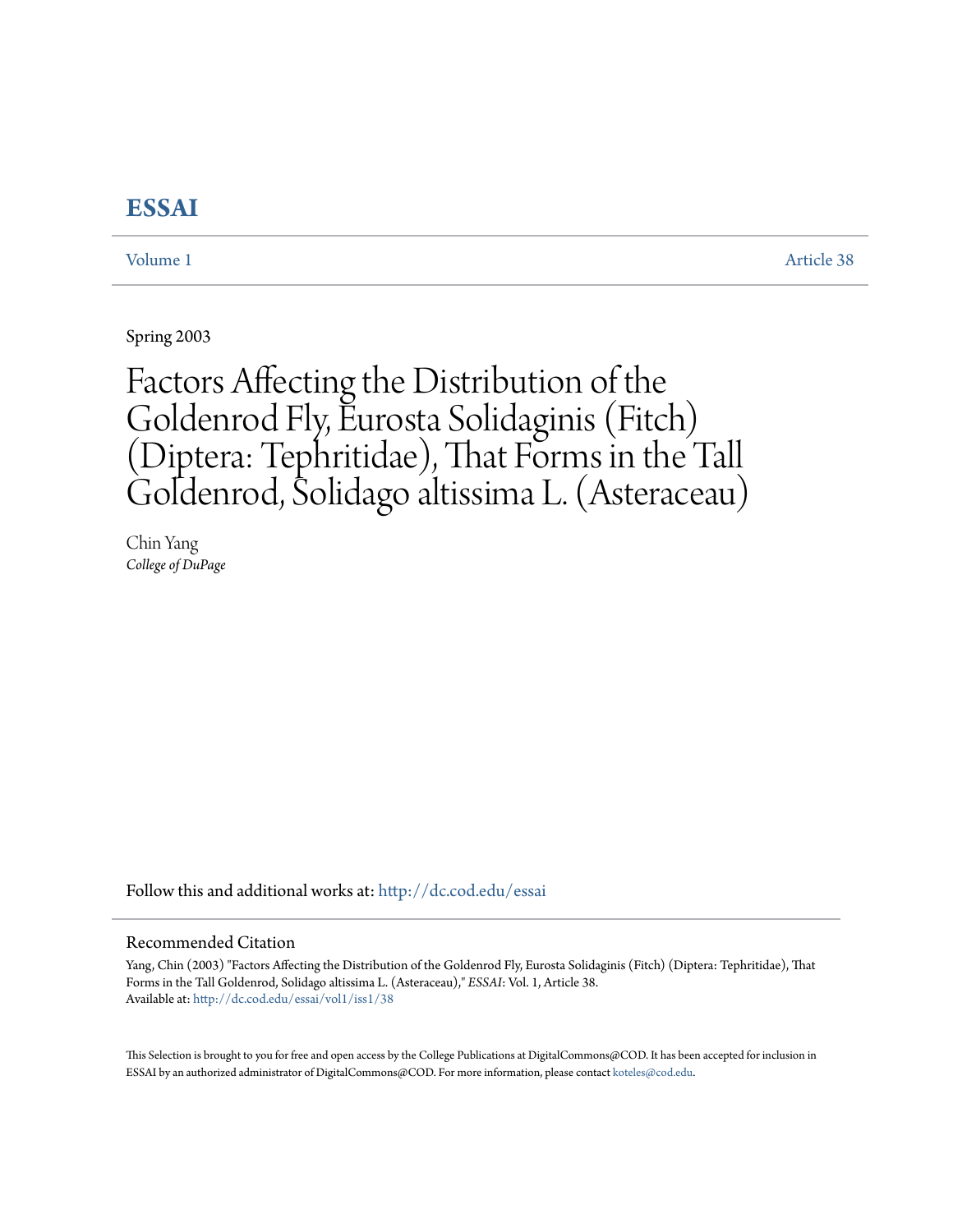Factors Affecting the Distribution of the Goldenrod Fly, Eurosta Solidaginis (Fitch) (Diptera: Tephritidae), That Forms in the Tall Coldenrod, Solidago altissima L. (Asteraceau)

# by Chin Yang

(Honors Biology 103)

The Assignment: Conduct experimental research and author a paper about the project that follows a professional format.

## ABSTRACT

he study examined the factors relating to the distribution of *Eurosta solidaginis*, the goldenrod gallfly that forms on *Solidago altissima*, the tall goldenrod. Various biological and environmental factors were examined for this study. The results showed that *E. solidaginis* was not the dominant The study examined the factors relating to the distribution of *Eurosta solidaginis*, the golden gallfly that forms on *Solidago altissima*, the tall goldenrod. Various biological and enviror factors were examined for this presence of resistant genotypes of *S. altissima*. The presence of a resistant host genotype may increase intraspecific competition for viable goldenrod hosts and the multiple ovipositing of eggs into the same host plants that lead to necrosis caused by the host plant. The results also showed that environmental variables such as light saturation and soil temperature might be factors contributing to the distribution of *E. solidaginis* galls.

#### **INTRODUCTION**

In a host-parasite system, parasites can have detrimental impacts on the host plant population. Some attack by grazing, starving the host of essential nutrients and some are vectors of disease. In the early twentieth century, the chestnut blight fungus, *Cryphonectria parasitica*, had a devastating effect on the American chestnut, *Castanea dentate*, bringing it to the brink of extinction. Within the first fifty years of the twentieth century, the Chestnut blight had swept across the eastern deciduous forests, leaving 3.6 million hectares of American chestnut trees dead or dying (Solomon et al., 2002; Simms, 1996). More recently in the United States, the pine wilt nematode has been devastating pine tree populations by rapidly reproducing and moving into the vascular system of trees, stopping water and nutrient flow to all above ground plant parts causing death within one month (Cerny, 1994). Understanding and determining parasite distribution is important to understanding plant distribution, thus the factors determining the distribution of parasites are of great interest and is the focus of this research study.

This study focused on the tall goldenrod, *Solidago altissima*, an abundant species of goldenrod found in old fields throughout the Eastern and Midwestern parts of the United States (Weis and Abrahamson, 1998). Individual fields of goldenrod normally contain many genetically distinct clones, each of which may consist of a few to hundreds of ramets derived from an extensive system of rhizomes (Anderson et al., 1989). Patches of the perennial clonal herb are commonly found infested by galls, abnormal growths of plant tissue, induced by parasitic insects. The gall making insects stimulates the host plant through a complex chemical interaction (Schnick and Dahlsten, 2003). The goldenrod gallfly, *Eurosta solidaginis*, is one of the parasites of the tall goldenrod that induces cecidogenesis.

The goldenrod gallfly gall is recognized by the presence of one or two spheroid-shaped galls on the stem of the plant, typically about 2 cm in diameter. The insects' relationship to the plant is a parasitic one because while the tumor-like growth supplies the larva with food and shelter, the plant receives no benefit in return. As a consequence, the plant produces fewer seeds than an unafflicted plant and grows more slowly because the galls are produced at a cost of photosynthate and energy to the host plant (Weis

1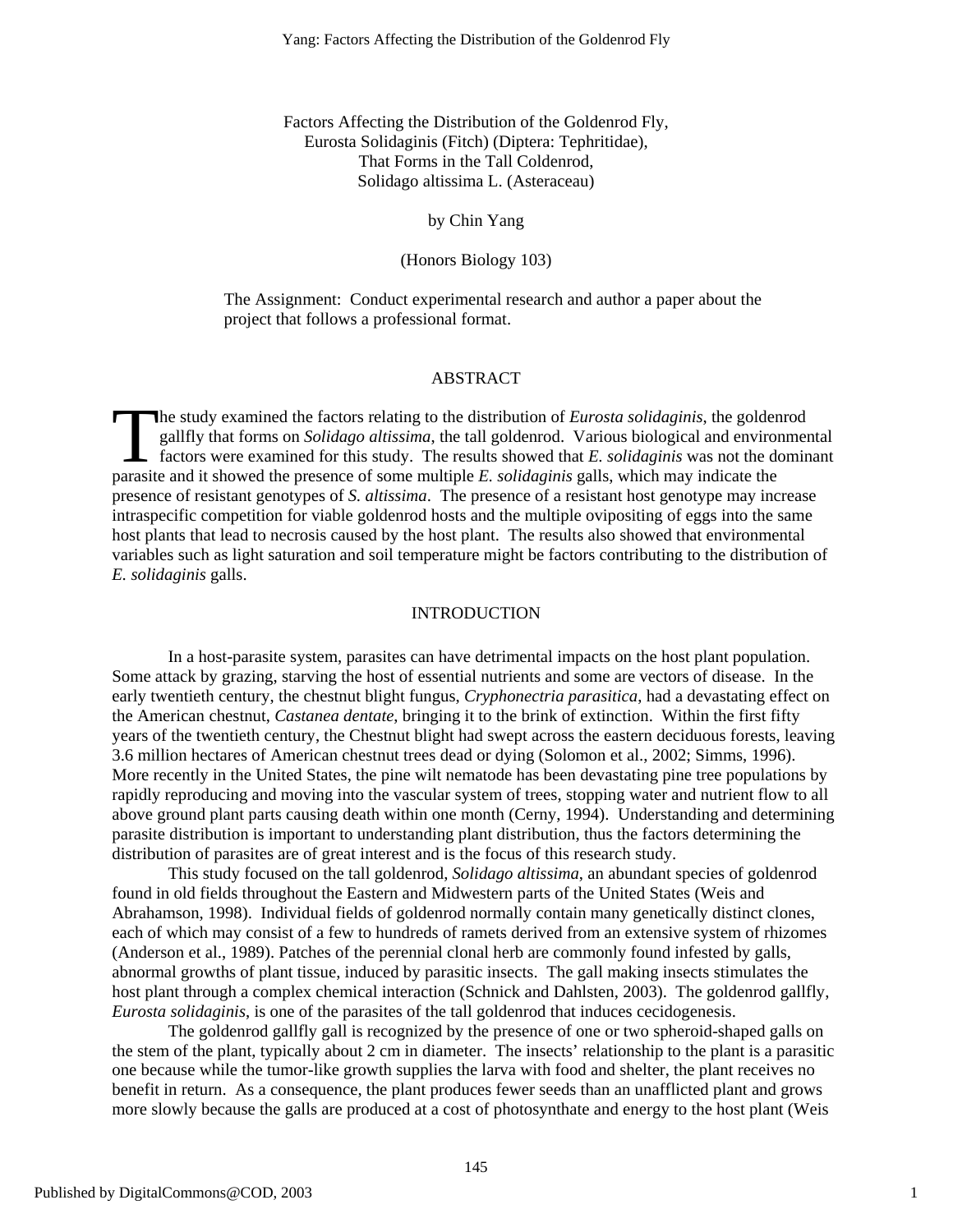and Abrahamson, 1998; Schnick and Dahlsten, 2003).

The lifecycle of the goldenrod fly begins in early spring when the larvae, which has overwintered in the previous seasons galls, pupates and emerges in May (Weis and Abrahamson, 1998). A male fly seeks out the tip of a newly growing goldenrod stem and flicks his wings to lure a female. After mating, a female carefully seeks out suitable tall goldenrod stems that are reactive to gall stimulation. This is a complex process and must be done carefully to insure the survival of the larvae, because not all genotypes of the tall goldenrod are equal; some exhibit a range of host suitability for the larva, from susceptible to highly resistant (McCrea and Abrahamson, 1987; Anderson et al., 1989; Hess et al 1996; Weis and Abrahamson, 1998). Resistant plants kill off the abnormal gall tissue and the larvae dies without the nutrition provided by the forming galls.

Hess et al. (1996) found that the unsuitability of many *S. altissima* genotypes for larval development may constrain populations of *E. solidaginis* to a few acceptable host genotypes and increase levels of intraspecific competition. High levels of intraspecific competition gave rise to tissue necrosis (plant resistance mechanism induced by high levels of larvae infestation on the host plant), multiple-gall formation on a host plant by different females, and female gall flies ovipositing into less preferred genotypes of *S. altissima* (Zurovchak and Shealer, 1996; Hess et al 1996). Contest competition existed among *E. solidaginis* larvae inhabiting *S. altissima* with double galls, with the top galls being smaller than the bottom galls due to the bottom galls intercepting the majority of the resources (Zurovchak and Shealer, 1996).

There are other parasites of the tall goldenrod that also forms galls: the goldenrod gall midge, *Rhopalomyia solidaginis*, which forms flower-like galls at the terminal bud of the stem and the goldenrod gall moth, *Gnorimoschema gallaesolidaginis*, which form oblong galls on the upper stem region. Interspecific competition for the same resources may decrease the distribution of *E. solidaginis*.

This study was concerned with *E. solidaginis*. It was anticipated that the distribution of *E. solidaginis* would be related to the distribution of its host and negatively related to its competitors, *R. solidaginis* and *G. gallaesolidaginis*. However, patch size and physical variables were also examined as to narrow the factors affecting the distribution of the goldenrod gallfly that forms galls on the tall goldenrod.

# METHODS

The study location was the naturalized areas on the campus of the College of DuPage, Illinois  $(41°45'00"$  N,  $88°00'00"$  W). These areas, which cover about 15 hectares, have been maintained for 30 years as marsh, successional woodlands, and tallgrass prairie. The area was previously farmed. The stands of tall goldenrod growth consisted of early successional fringes to wetland, tallgrass prairie and woodland. The data collection for this study was conducted in April 2003. Twenty-four sample patches were studied and whenever possible ten one-square meter quadrants were examined within each patch.

Selected physical measurements were taken in the center of patches to determine their correlation with *E. solidaginis*. The variables examined in this study were: the number of *E. solidaginis*, the counts of other parasites of the tall goldenrod, number and combination of multiple galls, soil surface temperature, air temperature, light, soil pH, moisture, height of the host, variability of the floral environment, and the organic contents of the soil. The presence of other parasites of *S. altissima* may cause interspecific competition, while the presence of multiple *E. solidaginis* galls may indicate intraspecific competition. Environmental variables were examined because they may affect the suitability of the plant for ovipositing by *E. solidaginis*.

The heights of the flora in patches, which included plants other than *S. altissima*, were characterized by a ranking scale of  $1 - 5$ , where 1 was assigned to a site where flora did not exceed 8 cm in height, 5 was assigned if flora exceeded 15 m, and intermediate rankings were assigned when heights ranged in between 8 cm and 15 m. The variability of floral environment was investigated because the size of the plants surrounding *S. altissima* may prevent *E. solidaginis* from detecting *S. altissima* in a given area, which may also affect the distribution of the fly gall. The variability of the floral environment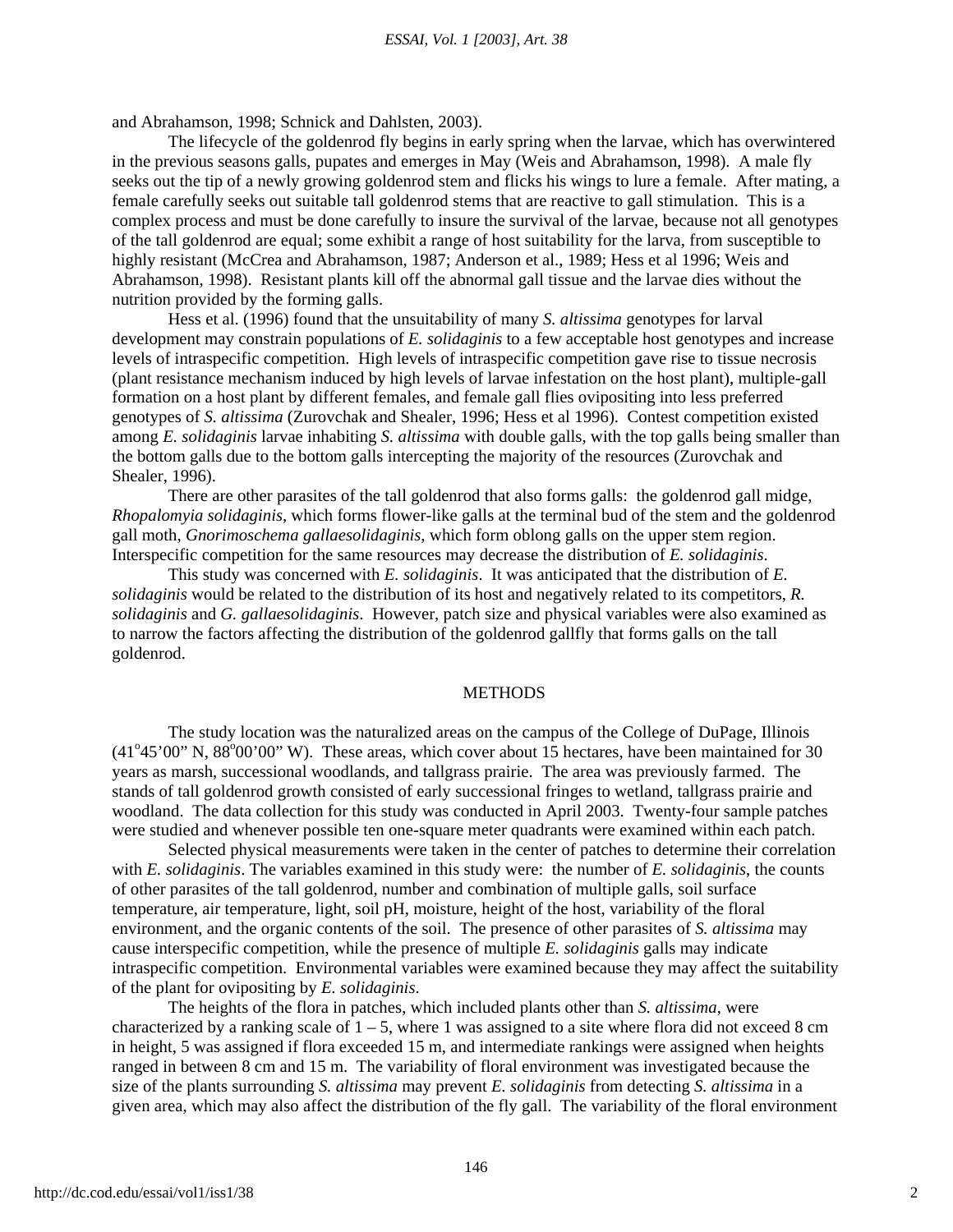ranking in view of plants heights were measured on a 1 through 3 scale, where 1 was assigned when no deviation in height was apparent and 3 was assigned when the heights of the plants varied greatly in a given patch.

The soil surface temperature (within 3 cm), air temperature and light saturation were measured using a LogIt meter (DCP Microdevelopments Ltd., Norfolk, UK). The soil pH was measured using a Kelway meter (Kelway Instruments Co., Japan). The soil moisture was measured using an Aquaterr Instruments Moisture Meter (Aquaterr Instruments Incorporated, Costa Mesa, CA). Finally, the fraction organic content of the soil was determined as the loss in weight after oven drying surface samples at  $60^{\circ}$ C to a constant weight and then burning the samples at  $600^{\circ}$ C for 6 hours in a muffle furnace.

The relationships between the counts of the goldenrod fly/patch and the selected biotic and abiotic variables were tested for significance using Spearman Rank Correlation.

# RESULTS

Table 1 shows the biological variables and the means and standard deviations of the physical measurements taken. *E. solidaginis* and *R. solidaginis* galls were common in the survey area, while *G. gallaesolidaginis* were rare. Multiple *E. solidaginis* gall counts and other multiple gall combinations were also rare compared to single gall counts. The environmental variables were consistent for the study period.

Table 2 provides the Spearman Ranking Correlation between the counts of *E. solidaginis* gall counts per patch and the selected biotic and abiotic measurements. The results points to a significance between *E. solidaginis* counts per patch and *S. altissima* counts per patch as well as the counts of the other gall insects. Soil surface temperature and the light saturation also were related to the distribution of *E. solidaginis*.

#### DISCUSSION

The results showed the presence of multiple *E. solidaginis* galls, although they were few in number. The low number of multiple *E. solidaginis* galls, in combination with a positive correlation of *E. solidaginis* galls to other gall making insects, does not indicate contest competition. The results also showed a great variation in *E. solidaginis* counts per patch and negative correlations of *E. solidaginis* counts to the height ranking and variability of floral environment ranking may indicate the presence of resistant genotypes of *S. altissima*. The various patch areas that we studied could have contained ramets derived from the rhizomes of resistant genotypes of *S. altissima*. The presence of a resistant host genotype and intraspecific competition for the same valuable resources may decrease the possibility of gall formation due to necrosis caused by the host plant, which affects the distribution of galls, or create multiple galls to be formed on the host (Hess, M. et al 1996). This could be the reason for *R. solidaginis* being the dominant parasite, not *E. solidaginis*.

The data showed that there were correlations between *R. solidaginis* counts/patch, *G. gallaesolidaginis* counts/patch, and *R. solidaginis* and *G. gallaesolidaginis* counts/patch with *E. solidaginis*. However, in light of the fact that these parasites oviposit at different times than *E. solidaginis*, with *R. solidaginis* ovipositing in late summer and *G. gallaesolidaginis* ovipositing in fall, these correlations may not be significant in the study of the factors related to the distribution of the fly gall.

The experiment did not provide conclusive evidence between most of the environmental factors and the distribution of the fly. The environmental variables were measured in the spring after gall formation, not during the prime growth period of the galls and plants, which minimizes the significance of the environmental variables. The only consistent factors at a given point in a season may be light saturation and soil surface temperature of a given area. These may be some of the factors considered in the complex process of selecting a favorable stem for ovipositing of an egg by the female *E. solidaginis*. The right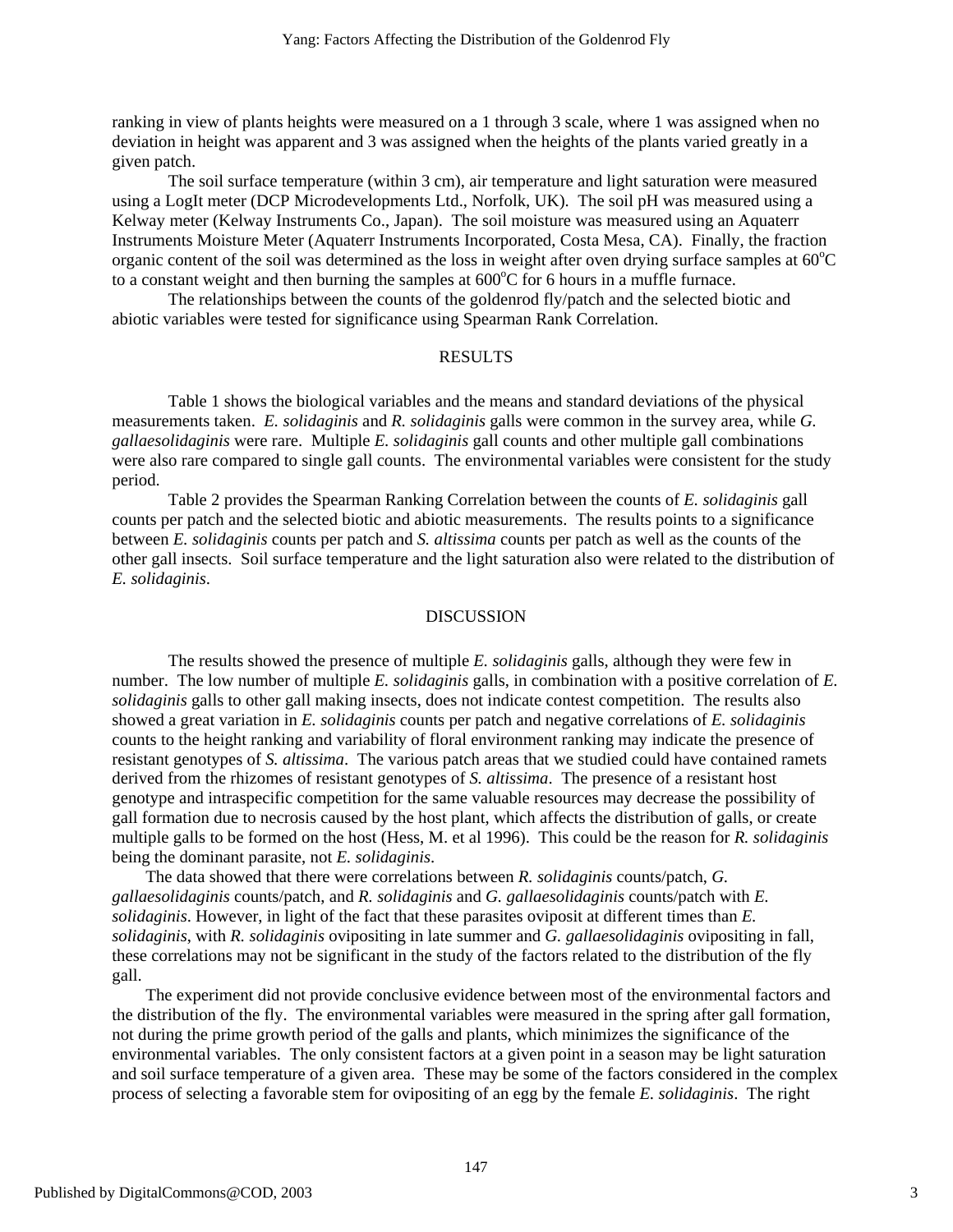conditions are conducive for the survival of offspring and perhaps the female fly takes some of these factors into consideration before ovipositing eggs into the goldenrod stem. Future research should scrutinize the environmental factors observed in this study, during the peak period during gall formation to determine the significance of the factors and the distribution of the galls.

# Works Cited

- Anderson, S. S., K. D. McCrea, W. G. Abrahamson, and L M. Hartzel. 1989. Host genotype choice by the ball gallmaker *Eurosta solidaginis* (Diptera: Tephritidae). Ecology 70: 1048–1054.
- Cerny, D. 1994. What's ailing the Austrian pines? Flower and Garden 38: 16.

\_\_\_\_\_\_\_\_\_\_\_\_\_\_\_\_\_\_\_\_\_\_\_\_\_\_\_\_

- Hess, M. D., W. G. Abrahamson, and J. M. Brown. 1996*.* Intraspecific competition in the goldenrod ball gallmaker (*Eurosta solidaginis*): larval mortality, adult fitness, ovipositional and host-plant response. The American Midland Naturalist 136: 121-133.
- McCrea, K. D. and W. G. Abrahamson. 1987. Variation in Herbivore Infestation: Historical vs. Genetic Factors. Ecology 68: 822–827.
- Schnick, K. N. and , D. L Dahlsten. 2003. Gallmaking and Insects. Encyclopedia of Insects. Elsevier Science. New York, NY, USA.
- Simms, E. L. 1996. The evolutionary genetics of plant-pathogen systems. BioScience 46: 136-145.
- Solomon, E.P., L.R. Berg, and D. W. Martin. 2002. Biology  $6<sup>th</sup>$  Ed. Thomson Learning, Inc. New York, NY, USA.
- Weis, A. E. and W.G Abrahamson. 1998. Just Lookin' for a Home. Natural History 107: 60-63.
- Zurovchak, J. and D. A. Shealer. 1996. Mortality sources of *Eurosta solidaginis* (Diptera: Tephritidae) inhabiting single versus double-galled stems of goldenrod. The American Midland Naturalist 136:94–100.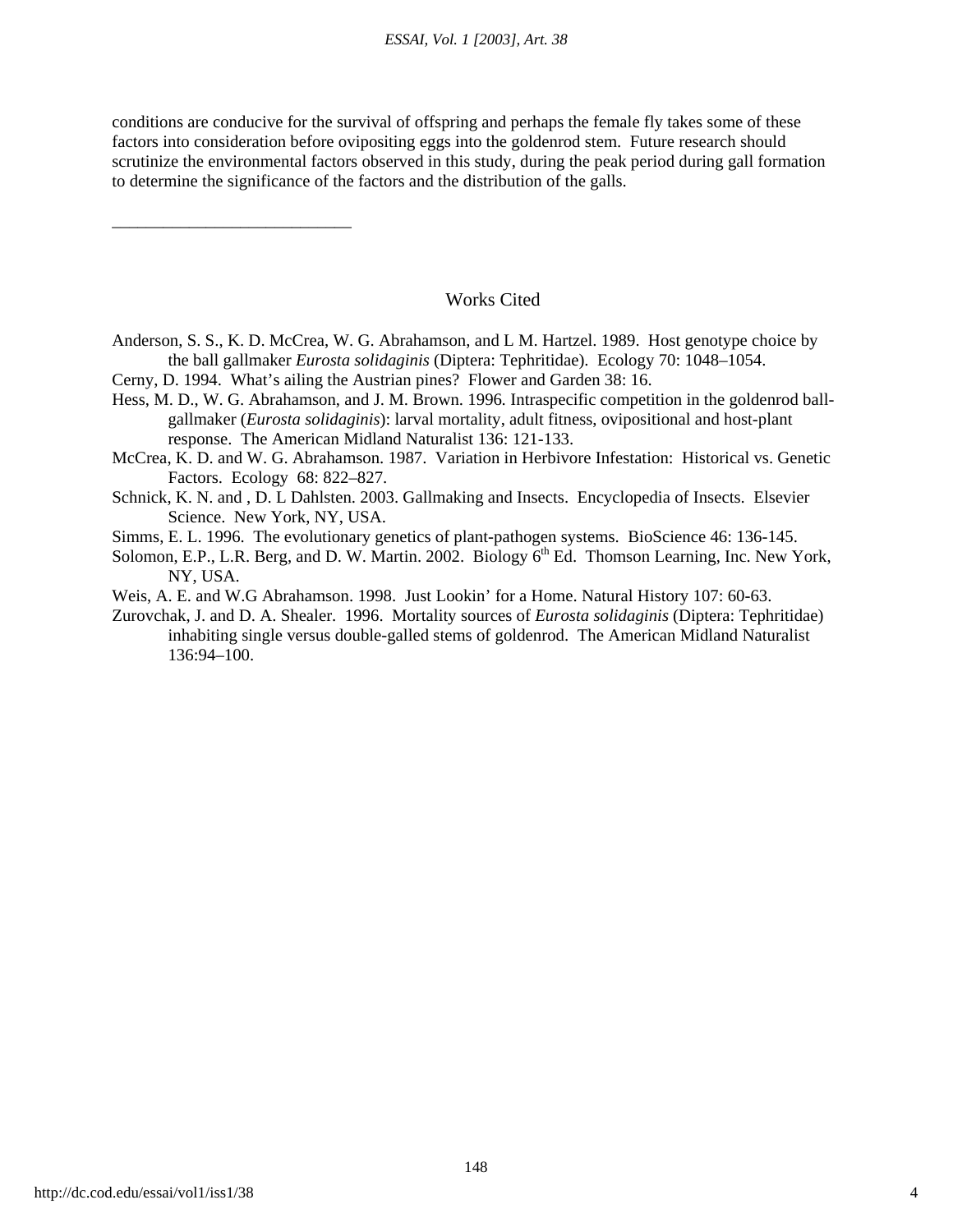Table 1. Summary  $(x \pm s;$  all  $n = 24$  unless noted otherwise)

| <b>Variable</b>                                          | $x \pm s$                  |
|----------------------------------------------------------|----------------------------|
| Eurosta solidaginis counts/patch                         | $125 \pm 199$              |
| Solidago altissima counts/patch                          | $1930 \pm 2574$            |
| Rhopalomyia salidaginis counts/patch                     | $634 \pm 1317$             |
| Gnorimoschèma gallaesolidaginis counts/patch             | $7.87 \pm 15.10$           |
| Multiple E. solidaginis counts/plant/patch               | $0.21 \pm 0.66$            |
| E. solidaginis + R. salidaginis counts/plant/patch       | $1.33 \pm 3.42$            |
| Multiple R. salidaginis counts/plant/patch               | $1.54 \pm 5.45$            |
| R. salidaginis + G. gallaesolidaginis counts/plant/patch | $0.04 \pm 0.20$            |
| Patch area $(m2)$                                        | $77.7 \pm 101.0$           |
| Soil surface temperature (°C)                            | $12.4 \pm 4.0$             |
| Air temperature (°C)                                     | $23.3 \pm 3.0$             |
| Light saturation (%)                                     | $90.5 \pm 3.5$             |
| pH                                                       | $6.12 \pm 0.21$            |
| Moisture saturation (%)                                  | $73.5 \pm 7.6$             |
| Height ranking                                           | $2.40 \pm 0.49$            |
| Variability of floral environment ranking                | $2.02 \pm 0.71$            |
| Fraction organic content of soil                         | $0.105 \pm 0.039$ ; n = 23 |